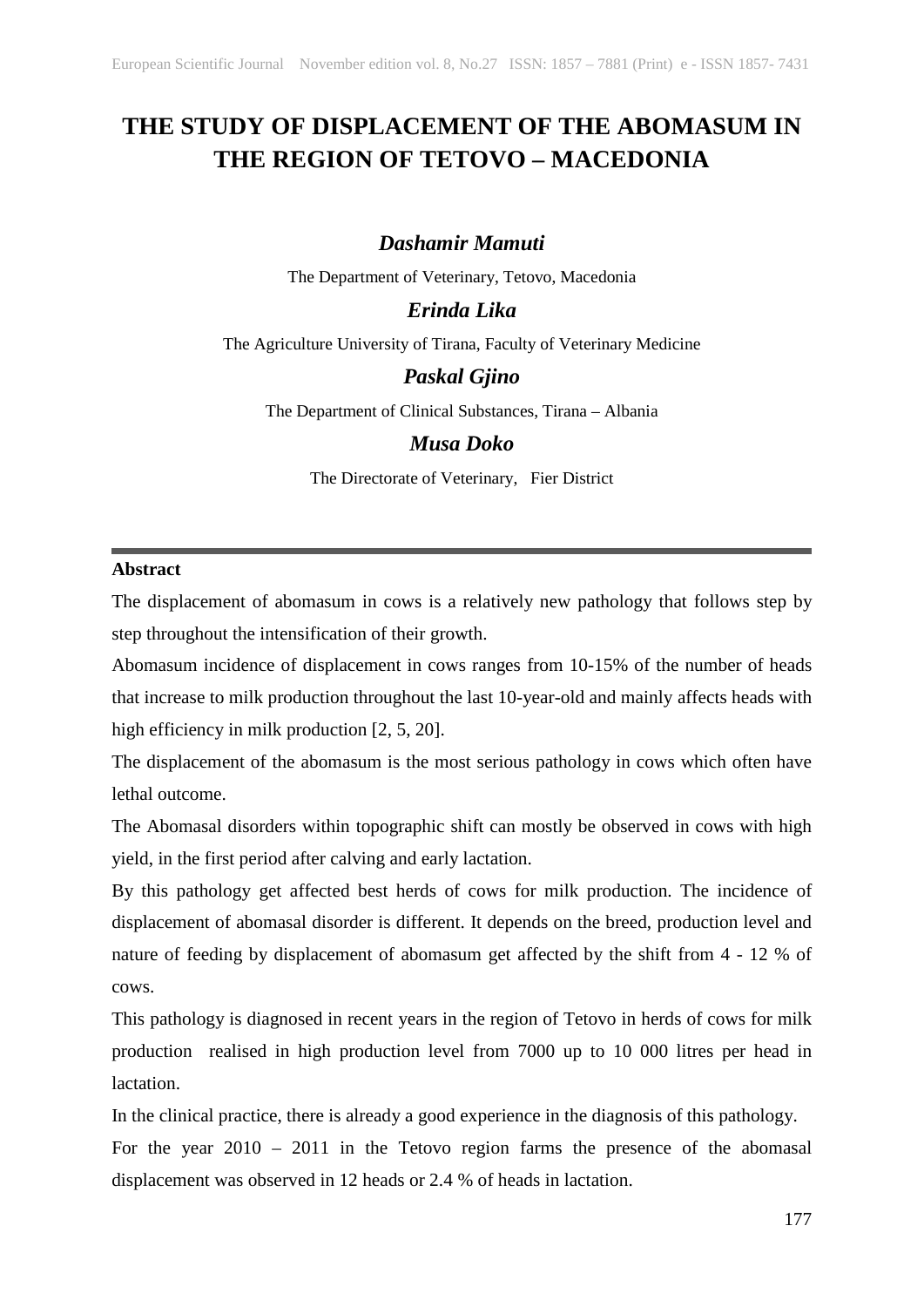In heads (83.3%) was the displacement on the left and in 2 cases (16.6 %) abomasum displacement was on the right side.

After treatments of cows with displacement abomasal were cured clinically only 2 heads (16.6 %) while 7 heads (58.3%) completed the premature slaughter and 3 heads (25%) died.

# **Keywords :** Cows, displacement abomasum, abomaxopexy, omentopexy

#### **The Importance And Purposes**

The displacement of the abomasum in cows is a relatively new pathology that follows step by step throughout the intensification of their growth.

The Abomasum incidence of displacement in cows ranges from  $10 - 15$  % of the number of heads that increase the milk production throughout the last 10 years old and mainly affects heads with high efficiency in milk production [2, 5, 20]

For this pathology does not lack scientific research and publications from individuals and scientific institutions of the countries with concentrated livestock and breed cows with high milk production.

By displacement of the abomasum pathology of a number of the best cows of the bunch get affected in the first period after calving and early lactation. More and more often get affected younger cows, calving first to third [7, 8, 17]

Cows with older age less get affected by this pathology.

According to contemporary publications of several researches [21, 25] in separate batches, the incidence of displacement of the abomasum goes up to 17 % of the head of the flock.

In general abomasal displacement occurs in 1.75 % to 6 % of dairy cows throughout the world. The displacement of the abomasum happens often in mature cows of the bunch with great body and high yields of milk immediately after birth. About 90 % of displacements are diagnosed a week before birth up to 3 weeks after birth.

Left shifts occur in 75 % of cases since abomasum moves from the right bottom of the cow to the left abdominal cavity. Right displacement of the abomasum includes torsion on the right side that can tighten blood vessels and abomasal leaking. It is more serious than the left lethal outcome.

The disease is common in EU countries and the USA [21] where dairy cows are fed with cereals for high milk production and animals are usually kept indoors for a year or kept isolated.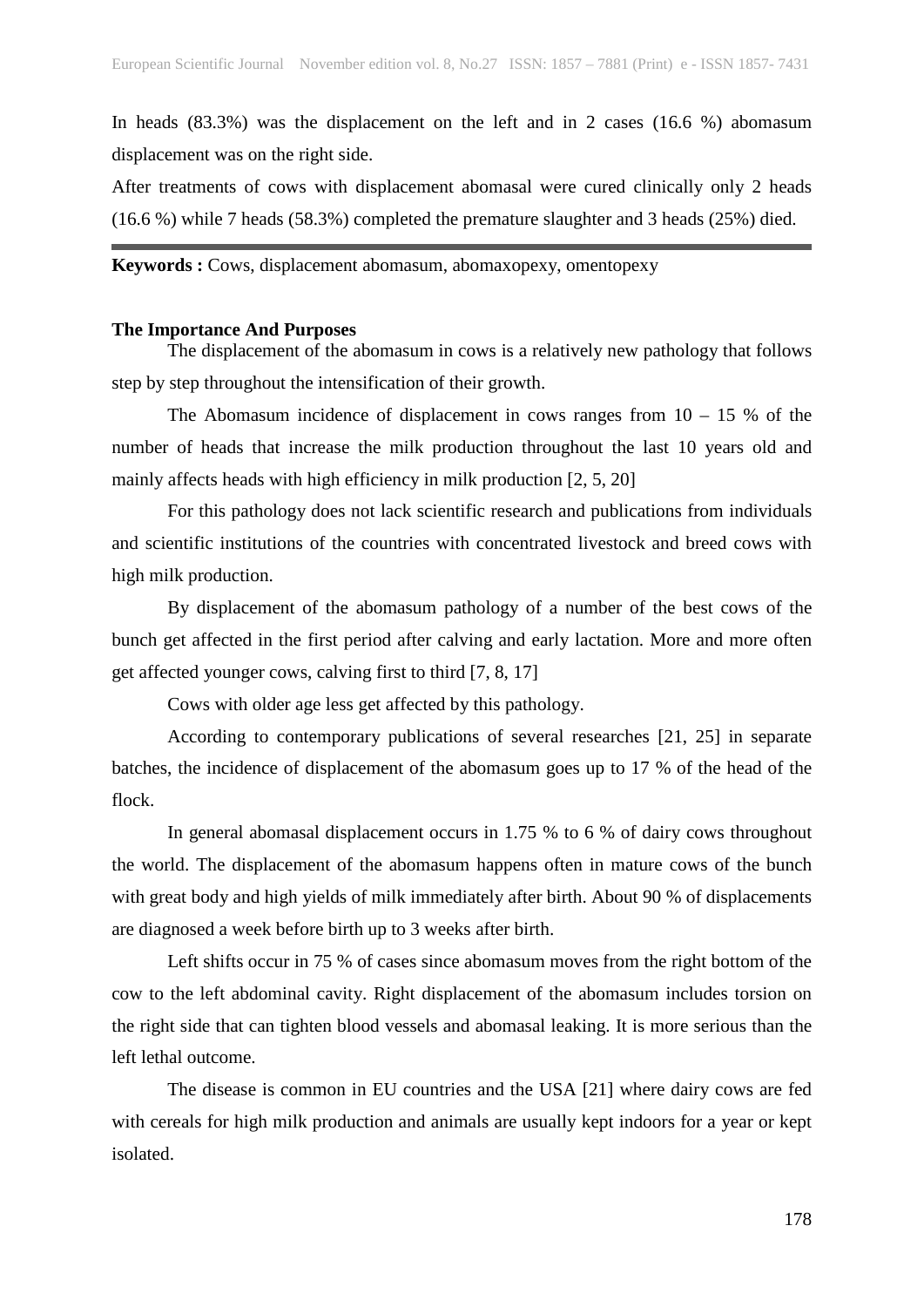The disease is uncommon in Australia and New Zealand where animals eat less concentrates usually added to the field for most of the year.

The abomasum clinically is manifested to the displacement of the three forms as follow:

- a. Left shift of the abomasum ( LDA Left Displacement Abomasum)
- b. Right shift of the abomasum ( RDA Right Displacement Abomasum)
- c. Torsion of the abomasum ( VA Volvulus Abomasum)

The abomasum displacement is a phenomenon associated with the displacement of the abomasum to the left half of the abdominal area, between the abdominal wall, to front of the abdominal cavity, between the reticule and the diaphragm, or right side at the paralumbal pit.

Like abomasal leaking, left and right displacement the entrance and exit of the stomach are slightly twisted. Twisting, along with the increase of gas and fluids, slows down the passage of food.

The first signs are usually in cow vitality loss, reduced food consumption and strong or little defecation or diarrhoea.

Much of the left displacements occur one month after calving. Older cows and those with production get affected most often.

Right displacements are distributed to the first three months after calving.

Abomasum displacements have increased incidence in dairy cows. This may be related to feeding on large quantities of maize silage, grass silage and cereals during early pregnancy.

A precondition for development of displacement of the abomasum is not moving, fluid reflux abomasum and fizz of abomasum strain.

Food with high levels of concentrates in dairy cows causes a decrease of abomasum movements and increase of the abomasal gas collection.

Some authors claim that endotoxins and histamine prostaglandins can cause left displacement of the abomasum experimentally [18, 26]

The main factors that predispose abomasum displacement are as follow:

I. The birth: Most cases occur after birth. During pregnancy the uterus displaces the abomasum and after birth the moved abomasum must return to its normal position thus increasing the risk of displacement.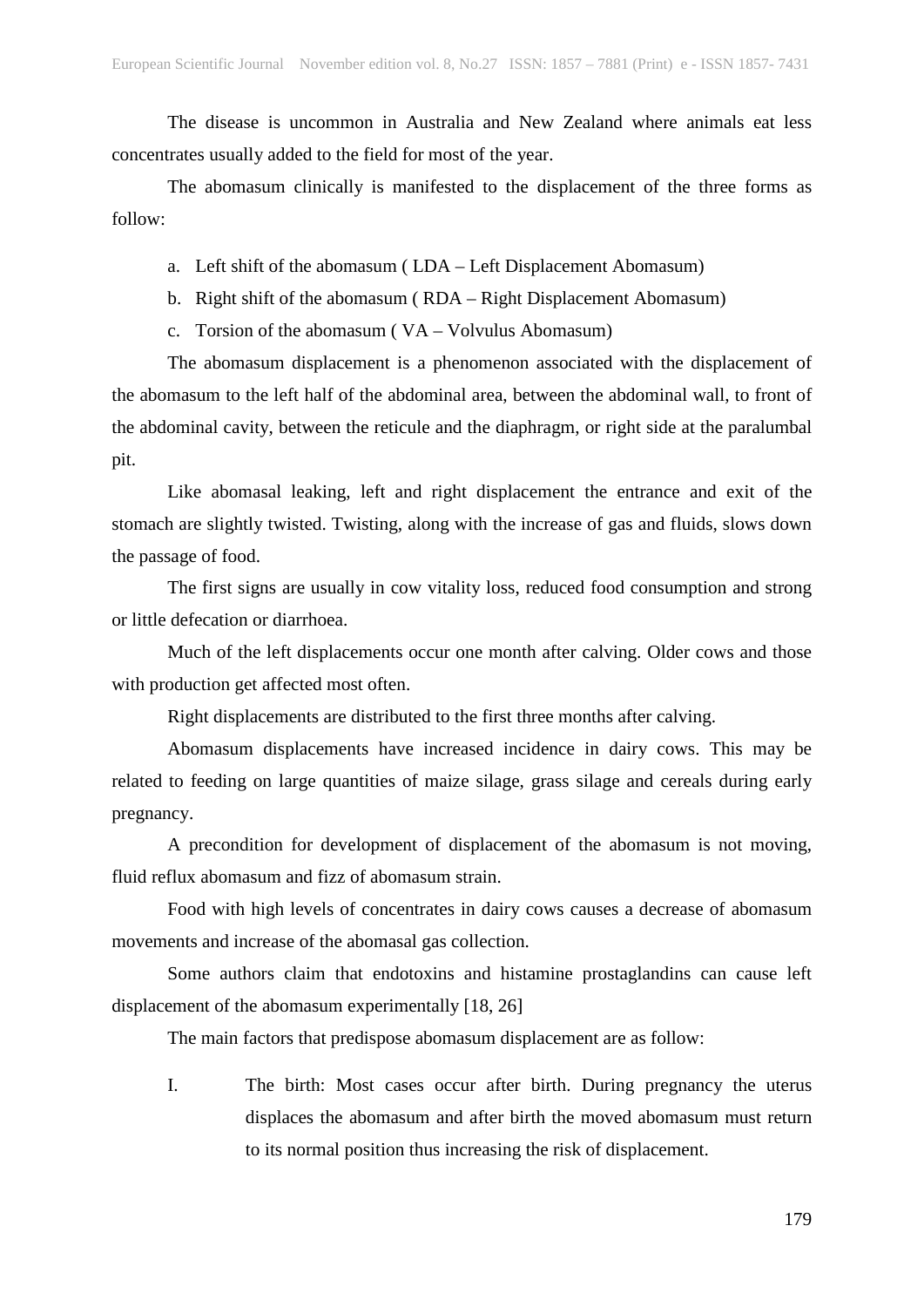II. Floppiness of the abomasum: If the abomasum stops contractions and emptying its contents occurs the accumulation of gases and abomasum tends to move in the upper abdomen.

The most common clinical signs during the displacement of the abomasum are: lack of appetite, decreased milk production and reduced movements. It can be observed a little diarrhoea, small, medium colic and taut abdomen.

Diagnose can be based on clinical signs and clinical control.

Ping presence of noise, which seems like a leaky faucet in metal pail is indicative of a gas – filled organ that is almost certain that we are dealing with displaced abomasum.

Abnormal voices produced when abomasum relocates upward to the right or the left and increases the gas.

Treatment can be conservative or surgical.

Conservative treatment: includes use of fluids intravenous electrolytes, general therapy, general and local antibiotic and cow rotation and manipulation with the abomasum to return to its normal position. This can be effective when given promptly and in cases of left displacement of the abomasum.

Surgical treatment: consists in relocation of the abomasum in its normal position by doing the laparotomy preferably in the right pit and fastening of the paralumbal abomasum (abomaxopexy, abomaxopexy) with the right displacement of the abomasum, deflation of it, tension and drainage of a large volume of abomasal fluid which includes correction of the blockage.

Results of the surgery are very good when it is realized immediately or after  $2 - 3$ days [9, 14, 16]. Possible delays in the intervention of the overall decline, the birth of ulcerous that may cause abomasal perforation which can end with peritonitis

### **Materials And Methods**

Two year period from 2010 – 2011 cases in the study were presented at the veterinary clinic Tetovo and the data of some veterinary clinics in the region.

From the data collected was found that the largest number of pathologies in cattle attributable to intestinal pathologies ranging from indigestions in the Para - stomach to intestinal disorders.

Expressed in percentage this means that about 65 % of illnesses are treated by our digestive system and 35 % of other systems.

From intestinal pathologies and displacement of the abomasum atony has the highest percentage.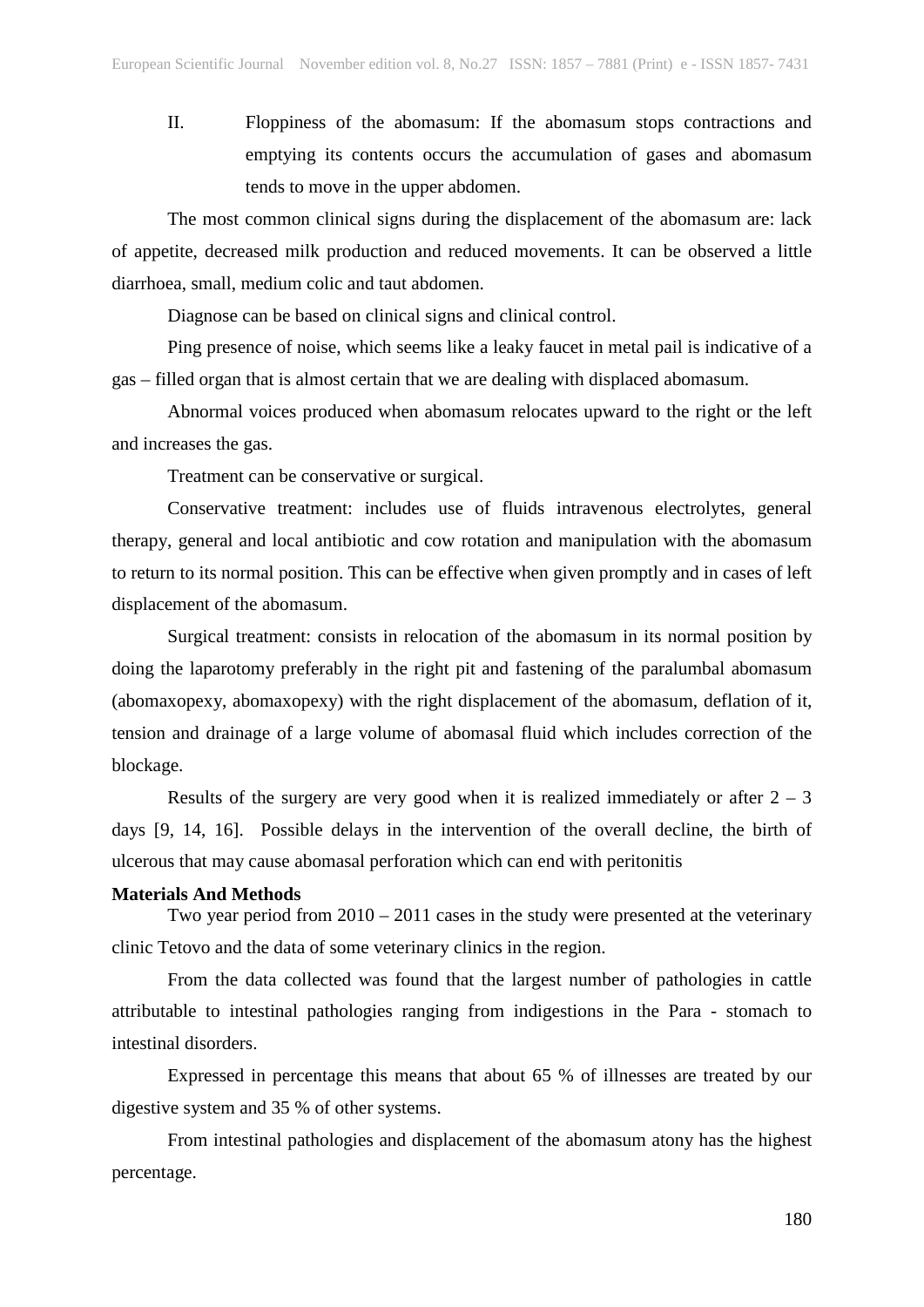Two year period were observed significant number of cases with abomasum displacement.

Treating these cases is realized in conservative and surgical way. There are cases of improvement, however drug treatment is not successful. In this number does not include other cases diagnosed but not treated with any method for reasons of refusal by the owners of animals who have preferred their slaughtering fetched.

Control animals underwent general clinical and special.

It was conducted careful control of gastro intestinal tract and abdomen (inspection framework, palpation, shaking with contemporaneous and osculation percutation)

Were also searched and kept records of body temperature, heart, pulse, breath and rumen movements, especially the venous circulation and the degree of hydration.

All clinical diagnoses were confirmed by the laparotomy of the right side. All surgical interventions were performed with the animal standing position in the right paralumbal pit.

Anaesthesia was used paravertebral and infiltrative with 2 % lidokaine was not preferred the use of those ksilozine because this substance slows down the intestinal mobility for a long time after the intervention.

## **Results And Discussion**

In 4 cow farms for milk production region of Tetovo was studied the incidence os displacement abomasum pathology based on clinical suspicion and an anatomical or death after their slaughter. The data obtained are given in table 1.

| The farm                  | <b>Number</b><br>of Cows | Race             | average<br>Yield | <b>The</b><br>replacement<br>of the<br>abomasum | % of<br>the<br>herd | Slaughtered  | <b>Died</b>    |
|---------------------------|--------------------------|------------------|------------------|-------------------------------------------------|---------------------|--------------|----------------|
| The Farm<br>I             | 125                      | <b>Black cow</b> | 7800             | 8                                               | 6,4                 | 4            | $\overline{2}$ |
| The Farm<br>$\mathsf{II}$ | 118                      | <b>Black cow</b> | 6100             | 3                                               | 2,5                 | $\mathbf{1}$ | $\overline{2}$ |
| <b>Overall</b>            | 243                      | <b>Black cow</b> | 6950             | 11                                              | 4,5                 | 7            | 4              |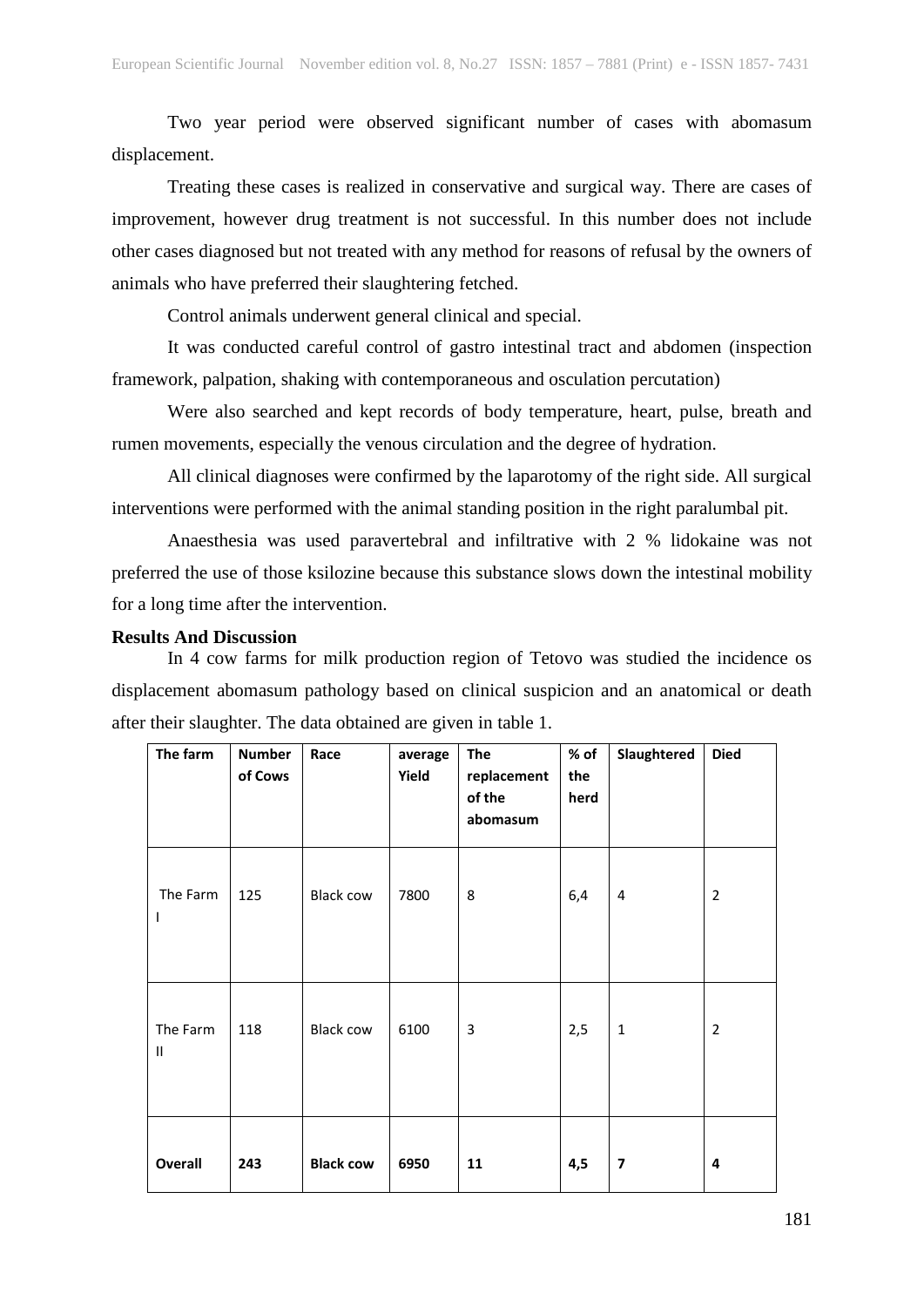| The Farm<br>$\ensuremath{\mathsf{III}}\xspace$ | 113 | Brunalpin                | 6200 | $\overline{\phantom{a}}$ | $\overline{\phantom{a}}$ | $\qquad \qquad \blacksquare$ | $\overline{\phantom{0}}$ |
|------------------------------------------------|-----|--------------------------|------|--------------------------|--------------------------|------------------------------|--------------------------|
| The Farm<br>${\sf IV}$                         | 140 | Flecich                  | 6400 | $\mathbf 1$              | 0,7                      | $\mathbf 1$                  | $\overline{\phantom{a}}$ |
| Overall                                        | 253 | $\overline{\phantom{a}}$ | 6300 | $\mathbf 1$              | 0,3                      | $\mathbf 1$                  | $\blacksquare$           |
| <b>Total</b>                                   | 496 | $\blacksquare$           | 6635 |                          | 2,4                      | $\bf 6$                      | $\overline{\mathbf{4}}$  |

**Data on the incidence of 4 farms of the abomasal displacements in the region of Tetovo. Table 1.**

From the data collected was noted the incidence of displacement of the abomasum was 2.4 % of cows in lactation.

Our data show that the most affected by the displacement of the abomasum are those of the black race. This breed of cows of the abomasum displacement during 2010 was 4.5 % (11 cases per 243 heads).

It should be emphasized that in four farms used ration "type" in the feeding of cows based on the use of perennial silage and thereby reduce the rate of food influences in the incidence of the 4 farms of the abomasal displacement .

In different farms incidence of displacement of the abomasum is different and elated to the level of milk production efficiency. At the farm I and II throughout the increasement of the cow farm bred of black.

At the farm raised cows imported III with average production of 7800 litres of milk pe head in lactation. The incidence of 4 farms of the abomasal displacement was higher by 6. 4 %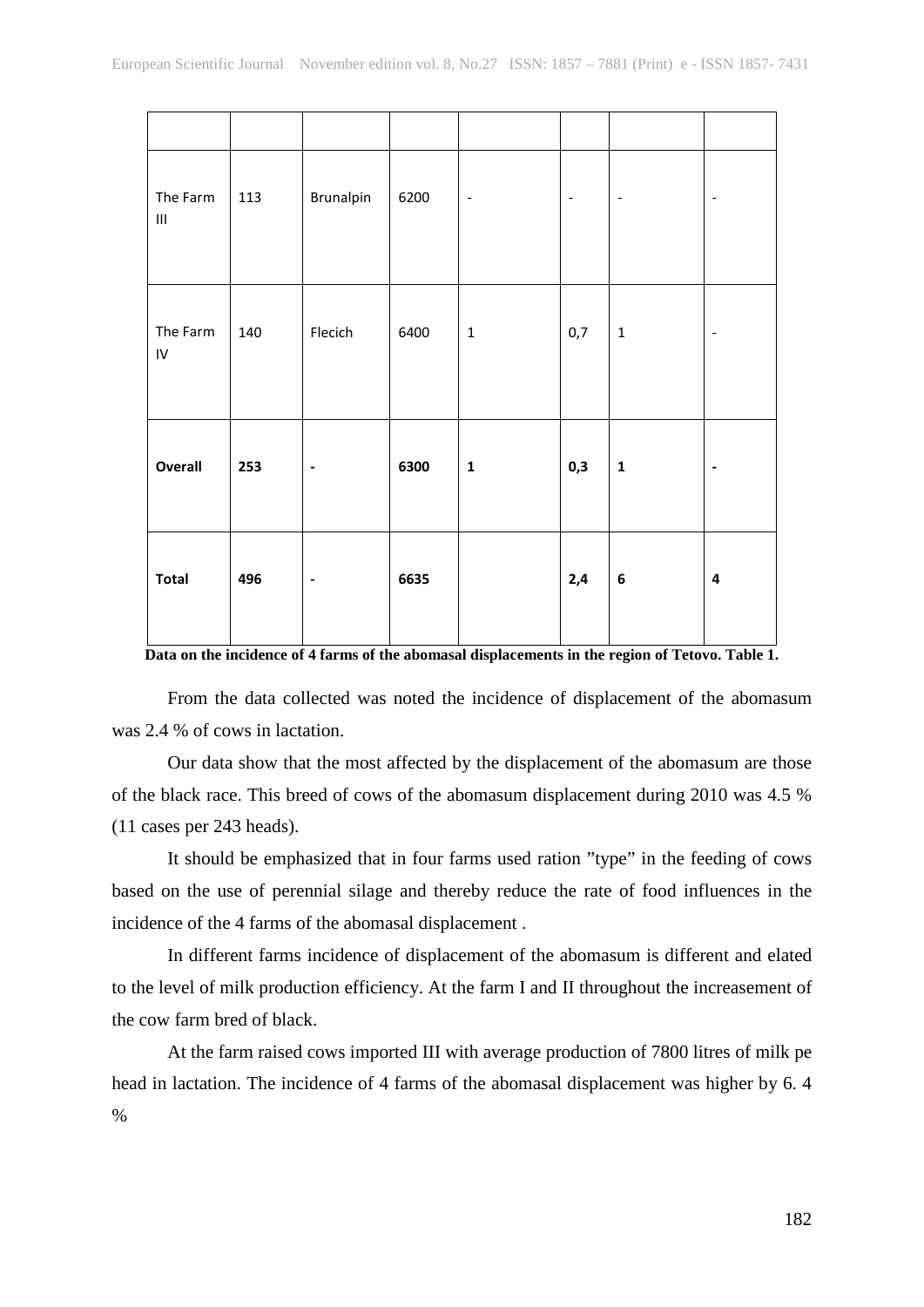Depending of the incidence of the 4 farms of the abomasal displacement the level of milk production reports also other authors, Geishauser TK et al. (1998, 2000); Shaver R.D. (1997); LeBlanc S.J et al. (2005), and many other.

All diagnosed cases were followed clinically displaced and cured. The results were by 12 heads treated with medication only 2 heads (16.6 %) improved clinically. 7 heads (58.3 %) passed in the early slaughter and 3 heads (25.0 %) died.

Clinical diagnosis for the displacement of the abomasum in this group of animals was confirmed by the results of macroscopic inspection after slaughter or death, as indicated in table 2.

| Cows with abomasum<br>displacement | <b>Treated</b> | Clinicaly<br>cured | %    | Slaughtered | %    | <b>Died</b> | %    |
|------------------------------------|----------------|--------------------|------|-------------|------|-------------|------|
| 12heads                            | 12 heads       | 2 heads            | 16.6 | 7 heads     | 58.3 | 3 heads     | 25.0 |

**Results of the affected cow of 4 farms of the Lushnja district Table 2.**

Of the 12 heads of displacements of the abomasum diagnosed with head 10 or (83.3 %) underwent this pathology of the left side and 2 heads (16.6 %) on the right side

From cows with abomasum for displacement of the abomasum to the right in one case (50 %) was associated with displacement volvulus (case of clinically suspected and confirmed in controls after slaughtering).

Clinical evolution of the pathology in this case was very quick and the cow was slaughtered after 20 hours after the onset of clinical signs.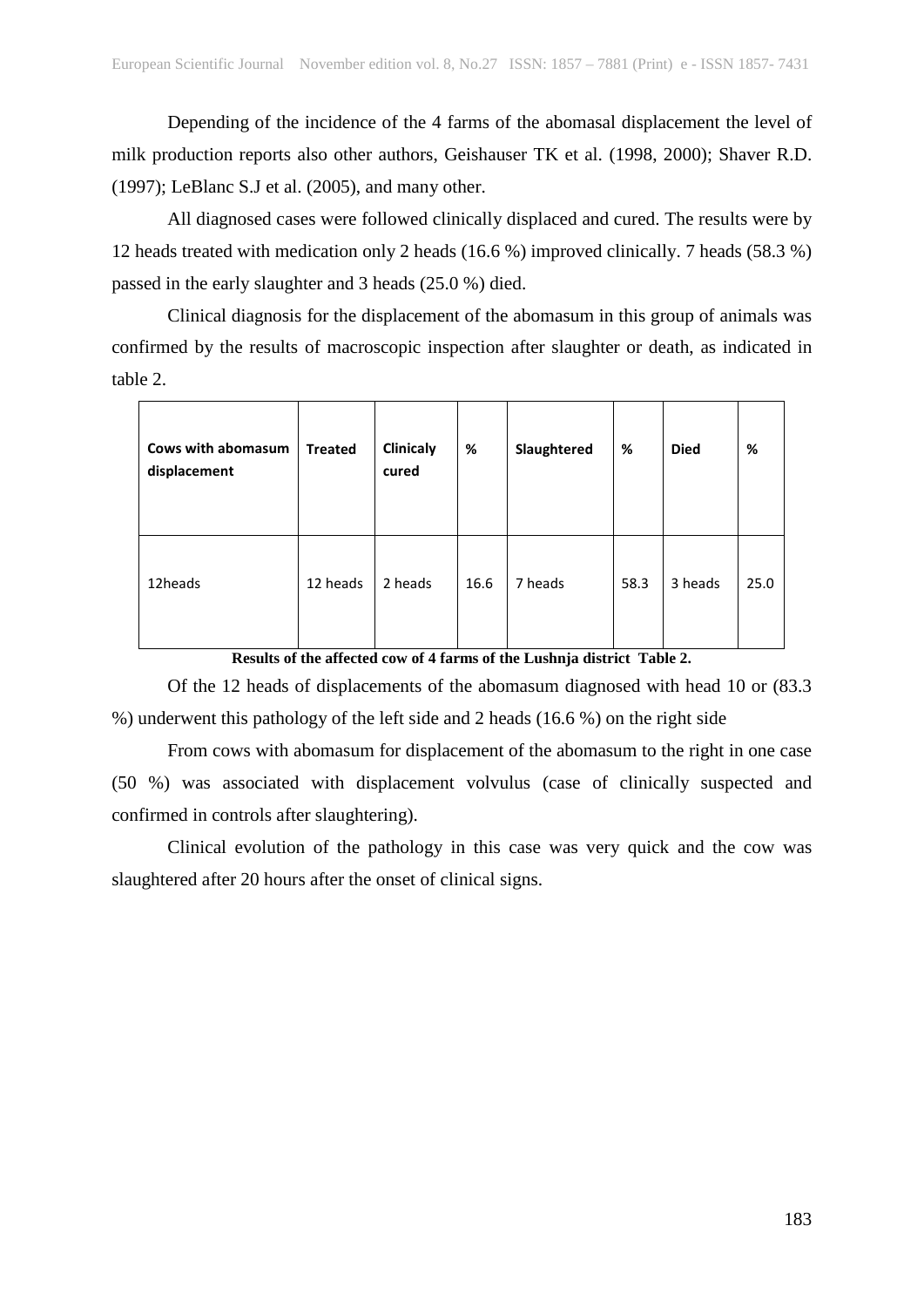| Pathology                              | heads          | $\%$ | cured                    | $\%$                     | Slaughtered  | %  | <b>Died</b>    | %  |
|----------------------------------------|----------------|------|--------------------------|--------------------------|--------------|----|----------------|----|
| Cows with displacement on the<br>left  | 10             | 83,3 | 2                        | 20                       | 6            | 60 | $\overline{2}$ | 20 |
| Cows with displacement on the<br>right | $\overline{2}$ | 16,6 | $\overline{\phantom{a}}$ | $\overline{\phantom{a}}$ | $\mathbf{1}$ | 50 | $\mathbf{1}$   | 50 |

**Forms of displacement of the abomasum and conclusions according to the cases.Table 3.**

The twist of the abomasum (VA) causes in the around a syndrome of intestinal blockage and in its acute form is associated with intense abdominal pain and rapid death.

Twisting occurs in the vertical plan around one horizontal axis passing around the body transversally near abomasal omaso-orificit.

Seen from the right side the torsion can be clockwise or opposite.

Abomasal displacement is most noticeable on the black cows of with an above average milk production in cows between the ages of  $4 - 7$  years. The highest incidence is during the winter and early spring.

Displacement ratio of right (RDA), the left (LAD), Torsion displacement front (VA) is 5 to 1.

Cows of the black and sprinkled cows' race had a greater risk to develop all kinds of displacement in comparison with other races.

In the region of Tetovo the incidence of dislocation, especially for the front displacement was higher during the winter.

Although birth is predisposing factor the disease occurs throughout the year regardless of the incidence of calving.

Based on this study, we can say that on rare occasion the incidence of the abomasum twisting occur during late pregnancy.

Other types of displacement occurred during the first week after birth, respectively 53 %, 56.3 %, 40 % and 20 %. The Birth and development of abomasum displacement at cows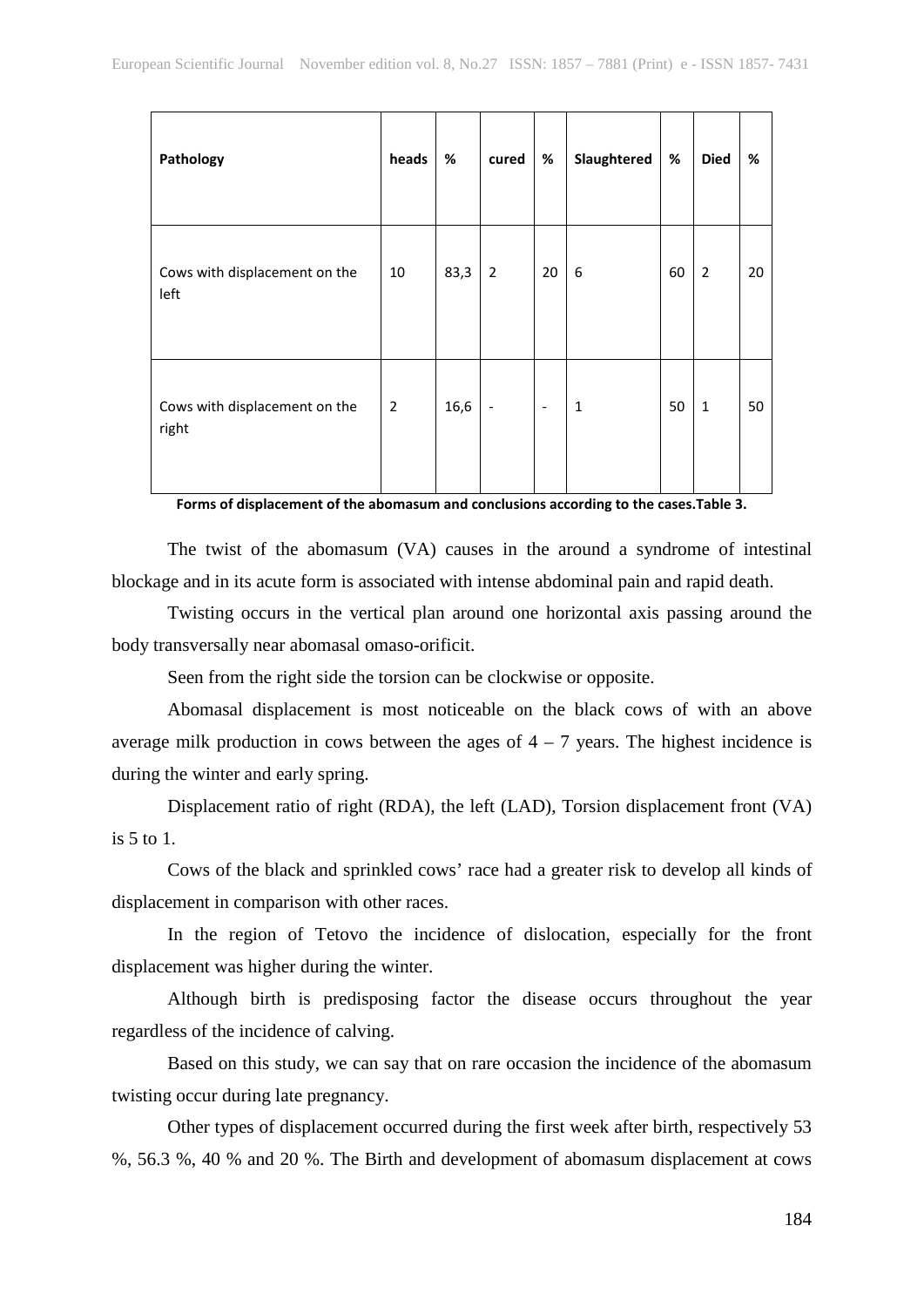increases with age and with the highest incidence which was seen in ages 4- 5 years. Younger cows have a greater risk to develop of the abomasum twist. This study showed that the walls of abomasum pathologies (secondary ulcers) and liver fat are common diseases in cows' abomasum displacements.

Ping effect was determined in 89.1 % of cases. Was more accurate diagnosis through the commemoration and simultaneous auscultation tried in right displacement but fewer (55.6 %) of the abomasum twists.

Ping characteristic noise in the displacement of the left and right was crucial in establishing the diagnosis.

The level intensity and the radius of the ping effect vary by type and degree of displacement.

Ping zone characteristic was heard in 93.3. % of the cases more often in left and right shift and rarely in the abomasum twists.

Average values of pulse, breathing, except for temperature deviate from norms.

Value slightly raised temperature found in the left displacement raised values of the temperature may be due to septicaemia from other diseases that accompany birth as metrite, mastitis, peritonitis.

The average value of the breath, with the exception of twisting the incidence of the abomasum, which apparently comes as a cause of increased pressure to dilatation abomasum are in the norm. In all movements, the average pulse was above normal values, but higher in twists because of circulation problems and alkalosis.

#### **Findings And Conclusions**

For an accurate diagnosis to determine the effect of displacement ping is of particular importance.

In many cases the disease is interpreted as strong ketosis or other pathology after calving.

The most important periods in the breeding of cows for milk production is the transition between late pregnancy and early lactation (6 weeks critical).

In this period there is a very large metabolic change of cows with high yields. Good management of the cows in the dry period in late pregnancy should be considered as an investment to the future.

From this study can elicit some conclusions:

1. The displacement of abomasum is pathology that is evidenced by the relatively high incidence in the cows for milk production.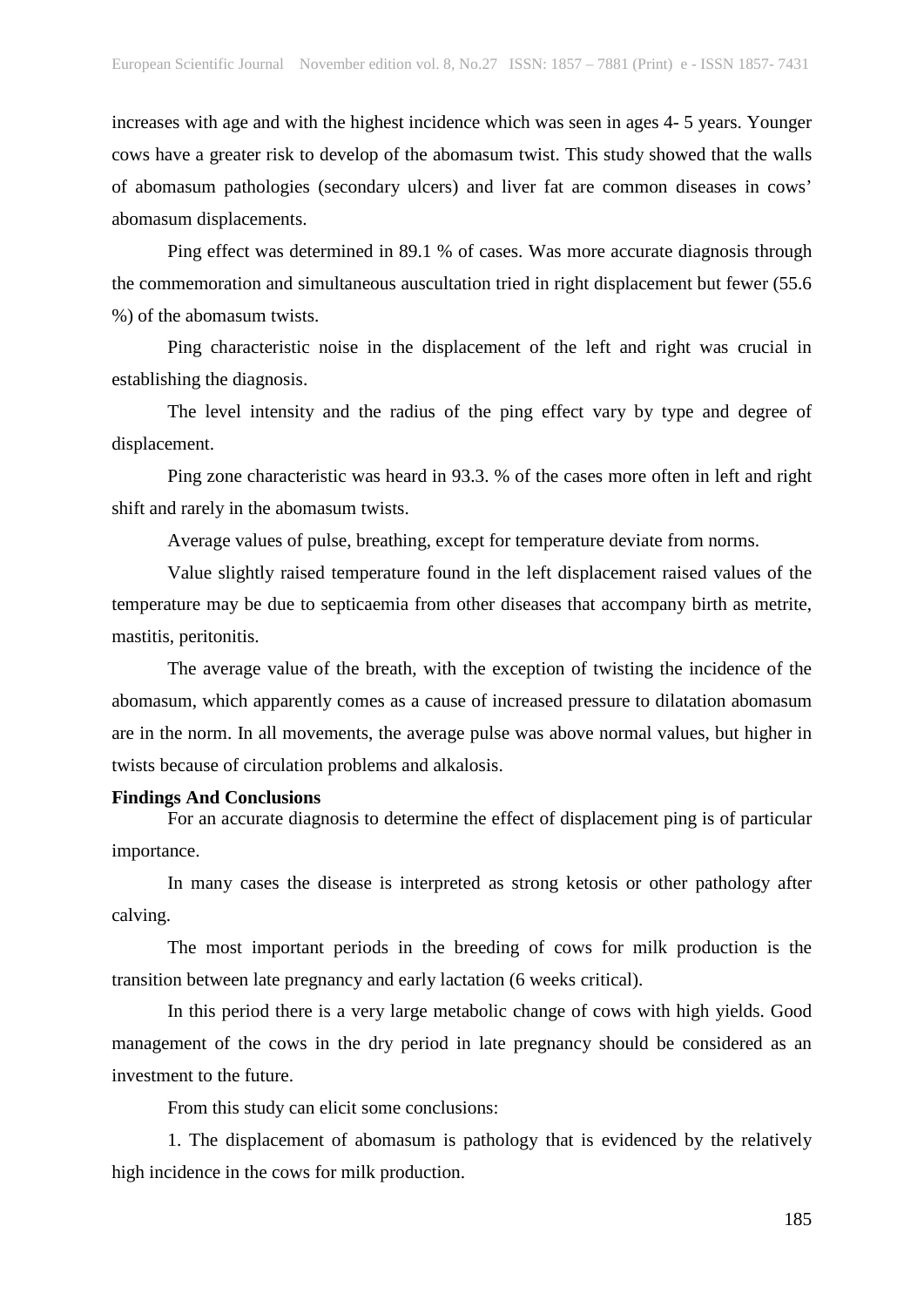From abomasum suffer the 2.4% average of heads. With the high incidence of affected cows race the black and sprinkled cows of (4.5%) and those with high yields (6.4%).

2. Auscultation and combining commemoration with auscultation is a method the efficient and reliable in thecows with abomasum displacements.

3. Among the two most important factors that predisposefrom abomasum left displacement, only floppiness isprevented from abomasum. Therefore, prevention shouldbe aimed to provide pick-up dry in the early lactation:

4. the most frequently occur with abomasumdisplacement on the left side. Relationship between the incidences of 4 farms of the abomasal displacement on the left displacement on the right side is 5: 1.

5. Abomasum cases of displacement are difficult tohandle. More than 80% of sick animals slaughter end orearly die.

6. Abomazopexal surgical method is valuable forpreventing displacement with abomasum pathology. It is easily applicable, tolerated by the animals and no adverse effects in the addition of weight andreproductive health indicators.

## **References :**

Buchanan M, Cousin DA, MacDonald NM, et al. Medical treatment of right-sided dilatation of the abomasum in cows. Vet Rec 1991; 129:111-112.

Cameron R.E. et al. (1998) - Dry Cow Diet, Management, and Energy Balance as Risk Factors for Displaced Abomasum in High Producing Dairy Herds. Journal of Dairy Science Vol. 81 No. 1 132-139

Cunningham JG: Textbook of Veterinary Physiology, 3rd ed. W.B.Saunders Company, Philadelphia, 2002,

Geishauser T, Reiche D, Schemann M. In vitro motility disorders associated with displaced abomasum in dairy cows. NeurogastroenterolMotil 1998; 10:395-401.

Geishauser T. et al. (1998) - Analysis of Survivorship After Displaced Abomasum is Diagnosed in Dairy Cows Journal of Dairy Science Vol. 81 No. 9 2346-235.

Geishauser, T.K. et al. (1998). - The association betwen selected metabolic parameters and left abomasal displacement in dairy cows.J. Vet. Med. Ser. A. 45:499–511.

Geishauser, T.K. et al. (2000). - Prevention and prediction of displaced abomasum in dairy cows. Bovine Pract.. 34:51–55. Journal of the American Veterinary Medical Association (USA) Serial ID - ISSN0003-1488 Serial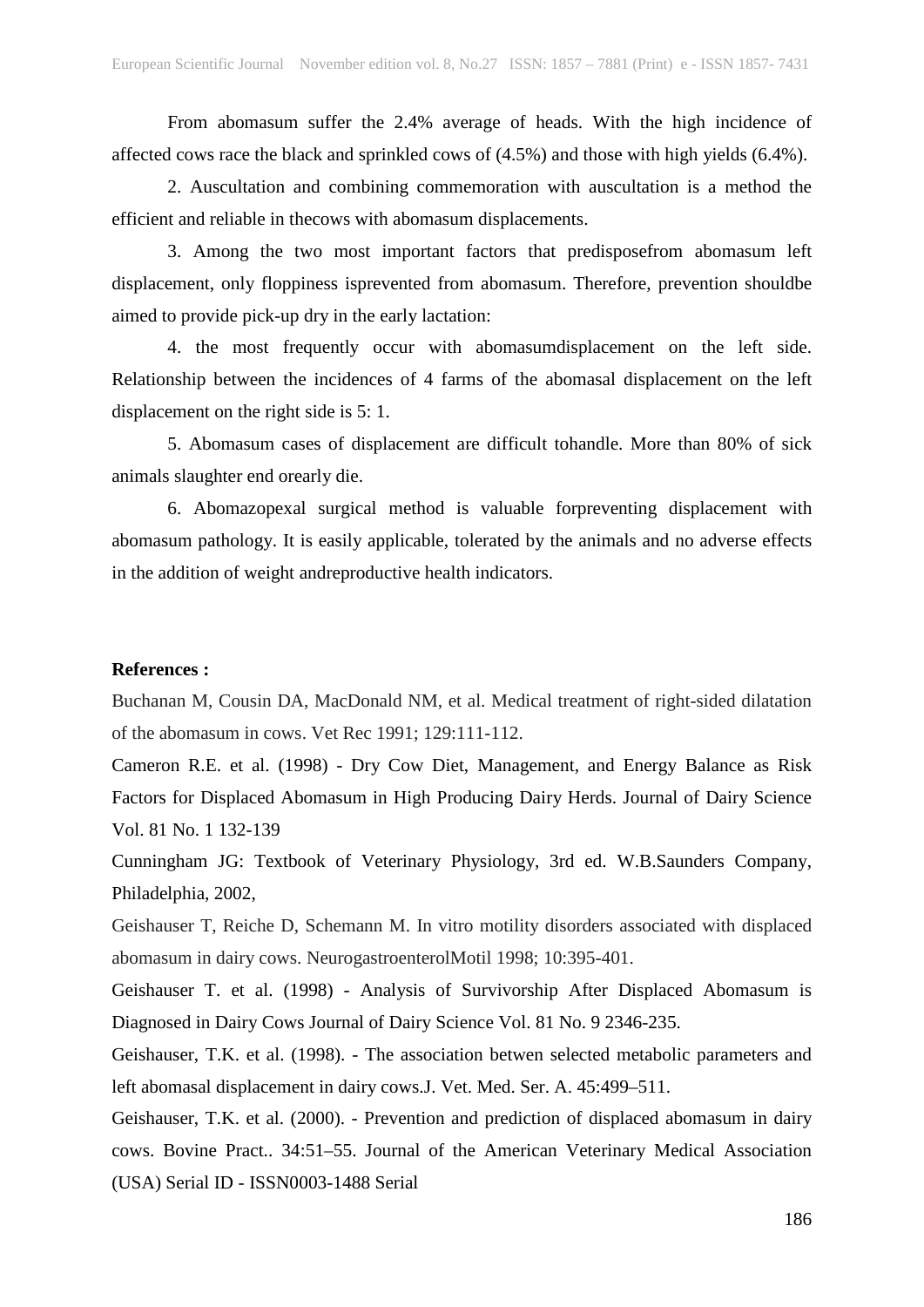#### numberv. 203(6) p. 852-853

Karatzias VH. Labmagenverlagerungnachrechtsmit Torsion beiMilchkühen: Vergleich von zweiverschiedenenOperationsmethoden. Mh Vet Med 1991; 46:277-279.

Kümper H. Dislocazione abomasale destra con o senza torsione. In Dirksen G., Gründer H.D., Stöber M. "Medicina interna e chirurgia del bovino". I ed: Le Point Vétérinaire Italie, 2004.

Latimer KS, Mahaffey EA, Prasse KW: Veterinary Laboratory Medicine: Clinical Pathology, 4th ed. Iowa State Press, Ames, 2003,

LeBlanc S.J. et al. (2005) - Metabolic Predictors of Displaced Abomasum in Dairy Cattle J Dairy Sci, January 1, 88(1): 159 - 170.

Nelson DR, Petersen GC, Huhn JC, et al. Electromyography of the reticulum, abomasum and duodenum in dairy cows with left displacement of the abomasum. ZentralblVeterinarmedA 1995; 42:325-337.

P. Gjino (2007) Kirurgjia Veterinare. UBT Tirane.

Pravettoni D, De Torre E, Morandi N, et al. Rilievi clinici e reperti di laboratorio in vacche affette da dislocazione abomasale sinistra e nel postoperatorio. Praxis 2006; 27:2-8.

R. Jorritsma R. et al. (2008) - Milk yield and survival of Holstein-Friesian dairy cattle after laparoscopic correction of left-displaced abomasum Vet Rec., June 7, 162(23): 743 - 746.

Rohn M, Tenhagen BA, Hofmann W. Survival of dairy cows after surgery to correct abomasal displacement: 1. Clinical and laboratory parameters and overall survival. J Vet Med A PhysiolPatholClin Med 2004; 51:294-299.

Rohn M, Tenhagen BA, Hofmann W. Survival of dairy cows after surgery to correct abomasal displacement: 2. Association of clinical and laboratory parameters with survival in cows with left abomasal displacement. J Vet Med A PhysiolPatholClin Med 2004; 51:300- 305.

Rosemberger G. L'esame clinico del bovino. 3a edizione ed. Piacenza: Essegivi Edagricole, 1993.

Roussel AJ, Cohen ND, Hooper RN. Abomasal displacement and volvulus in beef cattle: 19 cases (1988-1998). J Am Vet Med Assoc 2000;

Shaver R.D. (1997) - Nutritional Risk Factors in the Etiology of Left Displaced Abomasum in Dairy Cows: A Review Journal of Dairy Science Vol. 80 No. 10 2449-2453

Smith BP: Large Animal Internal Medicine, 3rd ed. Mosby, St. Louis, 2002,

Stengarde LU, Pehrson BG. Effects of management, feeding and treatment on clinical and biochemical variables in cattle with displaced abomasum. Am J Vet Res 2002;